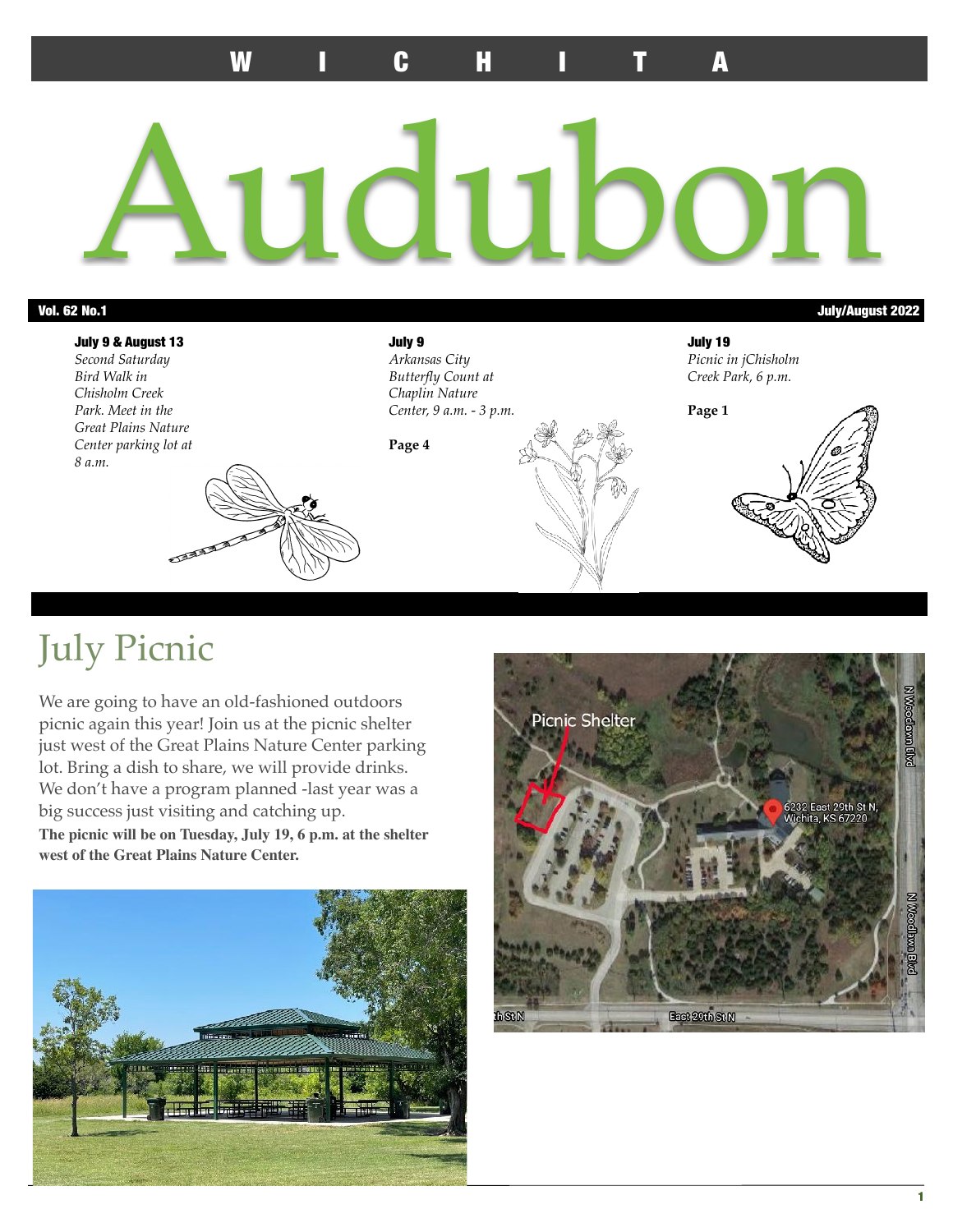# Letter of Appreciation

Shawn received the following letter from a teacher at the Independent School here in Wichita after a field trip her class took to Chaplin Nature Center.

This is what YOUR support makes happen.

### **Greetings,**

**I am writing to tell you what a wonderful day my students had at Chaplin. We arrived this morning and my 14 Middle Schoolers, who quite honestly don't spend much time in nature unless on a planned vacation, immediately seemed to unwind and relax. They were captivated by your water ecology program, and kids who I never imagined would wade in a creek and sift through material didn't hesitate to participate. They picnicked, hiked, and spent the day entirely without cell phones. The only time they complained was when I told them it was time to 'head back'.**

**A mom emailed me this evening with her thanks and wrote:** *"I will always remember this day" is what my son led with when he got in the car just now. Then I had to make two extra laps around the neighborhood to hear about all the "shenanigans" - ha! Thanks for taking the kids on an adventure and for apparently creating a most memorable day. I smiled to see my kid covered in sand, pink-cheeked, and HAPPY***."**

**Thank you so much for protecting our environment, habitats, natural places, and providing opportunities for Kansans to explore the real world.**

### **2022-2023 WAS Officers**

| President                                 | Daniel Housholder    | 316-648-0434 | dhousholder@cox.net        |
|-------------------------------------------|----------------------|--------------|----------------------------|
| 785-346-7213<br>Vice-president Mark Nolen |                      |              | nolen.mark@gmail.com       |
| Secretary                                 | Barbara Gobbert      | 316-841-5099 | bgobbert@gmail.com         |
| <b>Treasurer</b>                          | Kevin Groeneweg      | 316-706-9116 | kgroeneweg@sbcglobal.net   |
| <b>Directors</b>                          | Jeremy Coleman       | 316-469-3666 | jcolezoo@hotmail.com       |
|                                           | Jennifer Bruey       |              | jenbruey@gmail.com         |
|                                           | Jeremy Birket        | 316-371-2829 | tceinict@gmail.com         |
|                                           | Rod Wedel            | 316-215-4362 | redb819@sbcglobal.net      |
|                                           | <b>Bob Gress</b>     | 316-765-2046 | $b$ obgress@cox.net        |
|                                           | <b>Nick Stroot</b>   | 316-992-1650 | nicholasstroot@gmail.com   |
| <b>Committee Chairs</b>                   |                      |              |                            |
| AOK Rep                                   | <b>Tom Ewert</b>     | 316-670-3140 | trewert@yahoo.com          |
| Hospitality                               | Sarah Blackmon       | 316-264-4408 |                            |
| Membership                                | Carol Cumberland     | 316-685-4687 | card.cumberland@swbell.net |
| Newsletter                                | <b>Patty Marlett</b> | 316-200-3419 | pmarlett@mac.com           |
| Programs                                  | Mark Nolen           | 785-346-7213 | nolen.mark@gmail.com       |
| <b>Naturalist</b>                         | Shawn Silliman       | 620-442-4133 | cnc@wichitaaudubon.org     |
|                                           |                      |              |                            |

# New Officers

Please welcome the new officers and board members that were elected at the May meeting. Mark Nolen is vicepresident, Kevin Groeneweg is treasurer, Barbara Gobbert continues as secretary and Dan Housholder continues as president. Jen Bruey and Jeremy Coleman are our new board members.

And a big thank you to Bill Langley, who is leaving the board after six years of service.

### www.wichitaaudubon.org

Send address changes to Carol Cumberland, 1106 Gretchen, Wichita, KS 67206 carol.cumberland@swbell.net, 316-685-4867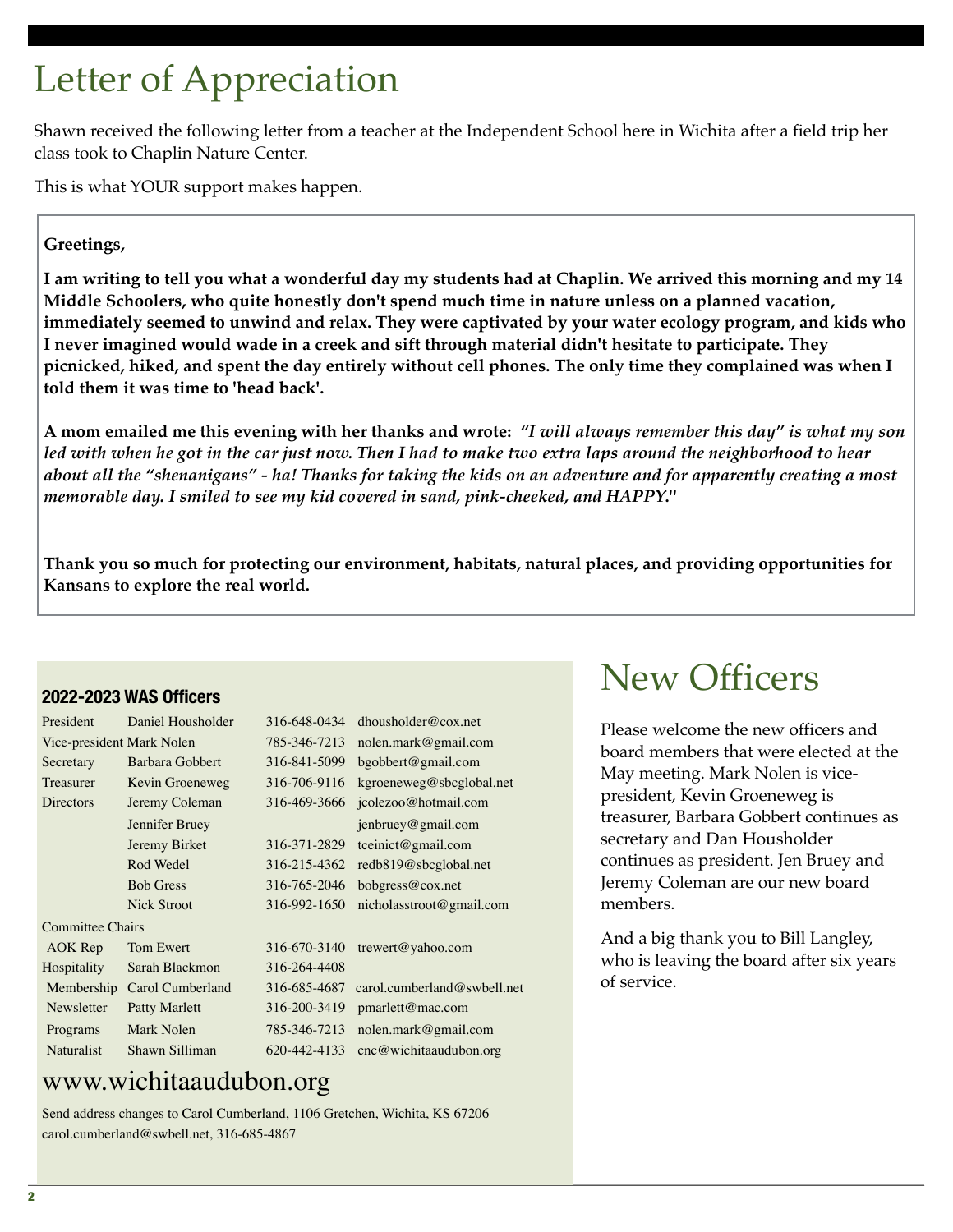# Shawn's 25th Anniversary!

Shawn Silliman, our naturalist and manager at Chaplin Nature Center, has been with us for 25 years this July. We are so grateful and lucky to have benefitted from all his hard work. CNC has thrived from his skill at teaching, land management, fundraising and even carpentry. Go visit Chaplin Nature Center this summer and thank him!



**1997**



**With Kenn Kaufman at the BioBlitz celebrating the WAS 50th anniversary, 2004**



**Organizing a scavenger hunt for the Twilight Dinner, 2005**



By Traveler staff reports

**CNC spring cleanup, 2014**





**Receiving the Meritorious Service Award from Dan Kilby, 2010.**



**Shawn and Susan in the new house,2022**

**Directing Monarch tagging at Fall Nature Day, 2017**



**2018**

**Chaplin Center welcomes new naturalist** Aut. City Trau 8.1.97

The Wichita Audubon Society recently announced hiring a new naturalist for Chaplin Nature Center.

Shawn Silliman, 32, has relocated to Arkansas City from Indiana where he spent two years working for a city park he described as the second largest in the country with about 5,000 acres.

Silliman said he spent some of his youth in Kansas and most of his family has migrated back to this area.

"I'm the last one to make it back," he said.

Silliman graduated from Northland College in Ashland, Wisc., with a bachelor's degree in Naturalism and Outdoor Education.

The first thing Silliman said he is planning to do is look at the environmental education programs to see if it is feasible to expand to the general public.